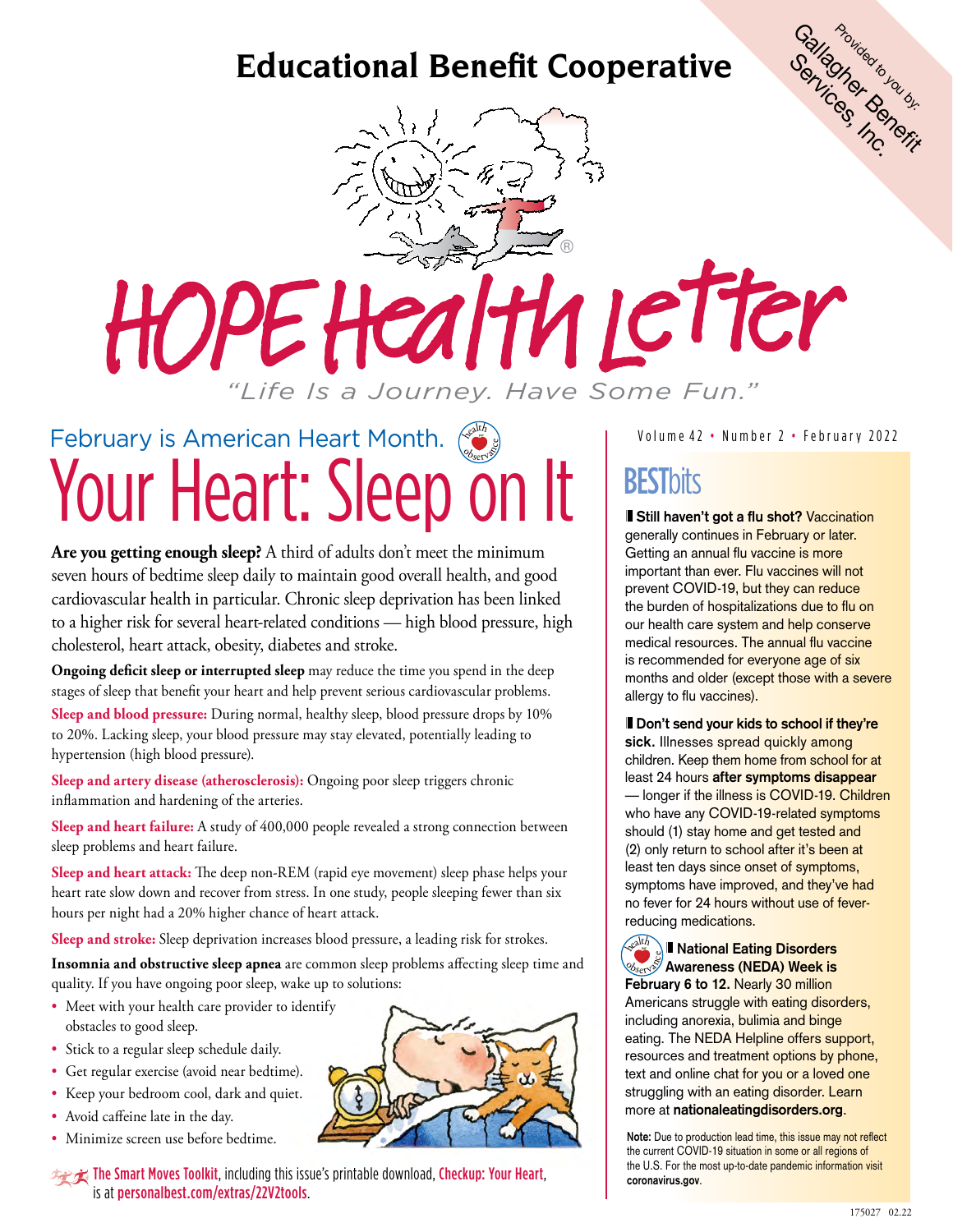### When t<br>is so ta er alset, marry general<br>and eat?<br>— Rakesh Jhunjhunwala When the food at home is so tasty, why go out and eat?



**tip** of the **month**

### Are You at Risk of Iron Deficiency?

**Iron is an important mineral that plays a role in making red blood cells, which carry oxygen throughout the body.**  A study shows that iron deficiency anemia is on the rise in the U.S., according to a study published in The Journal of Nutrition in July 2021. The increase in iron deficiency has been linked to lower red meat intake and low iron levels in the soil that our food is grown in. If you don't eat red meat, ask your health care provider to do a complete blood count. **Note:** Women with heavy menstrual periods are also at risk for iron deficiency.



## Winter Warm-Ups eating smart

By Cara Rosenbloom, RD

**When the temperature drops, it's comforting to snuggle up with warm foods and drinks.**  There are many great recipes that you can cook in winter, and you won't mind being stuck inside when the aroma from the kitchen entices your taste buds.

**Start with soups and stews.** You can add ingredients to a slow cooker, or simmer on the stovetop if you prefer. Most soups and stews start with a vegetable base (think carrots, onions, celery and mushrooms), which contribute to your daily intake. Most recipes then add protein, such as beans, lentils, chicken or fish, and are rounded out with a carb-boost from noodles, rice, quinoa or potato. It's a whole meal in a bowl.

**Oatmeal, porridge or congee is a great way to warm up at breakfast.** Add some protein with Greek yogurt, nuts and seeds, and serve with berries for a complete meal. And don't forget the warmth provided by beverages. Coffee and tea are great choices.



Spice it up. Adding spices to soups, oatmeal and warm drinks will provide a complexity of flavor, but spices have an additional benefit: They literally warm your body. One recent study found that drinking warm beverages infused with ginger provided longer-lasting warmth and improved cold sensitivity better than placebo beverages with no ginger. Try adding ginger to chicken soup or carrot-sweet-potato soup, or enjoy ginger tea. Add one teaspoon of fresh ginger to boiling water and steep for five minutes.

**You can also** use cinnamon or nutmeg in porridge, or add a dash of cayenne to chili or a blend of cumin, cardamom and turmeric to curries and stews.

### **Warming Chicken Stew**

- 1 tbsp extra-virgin olive oil
- 1 onion, diced
- 3 cloves garlic, minced
- 1 tbsp fresh ginger, minced
- 2 large carrots, peeled and diced
- 2 stalks celery, diced
- 1 tbsp flour

1 tsp dried thyme

1½ lb boneless skinless chicken breasts, cubed

**easy** recipe

- 2 cups potatoes, peeled and diced
- 3 cups low-salt chicken broth
- 1 tsp salt
- ¼ cup freshly chopped parsley

**Add** olive oil to a soup pot set over medium heat. **Add** onion, garlic, ginger, carrots and celery. **Cook** about 3-4 minutes. **Add** flour to coat vegetables, then add thyme, chicken, potatoes, broth and salt. Simmer 15-20 minutes, until potatoes are tender, and chicken reaches 165°F. **Serve** topped with parsley.

**Makes 4 servings. Per serving:** 319 calories | 39g protein | 8g total fat | 2g saturated fat 4g mono fat | 1g poly fat | 22g carbohydrate | 5g sugar | 4g fiber | 432mg sodium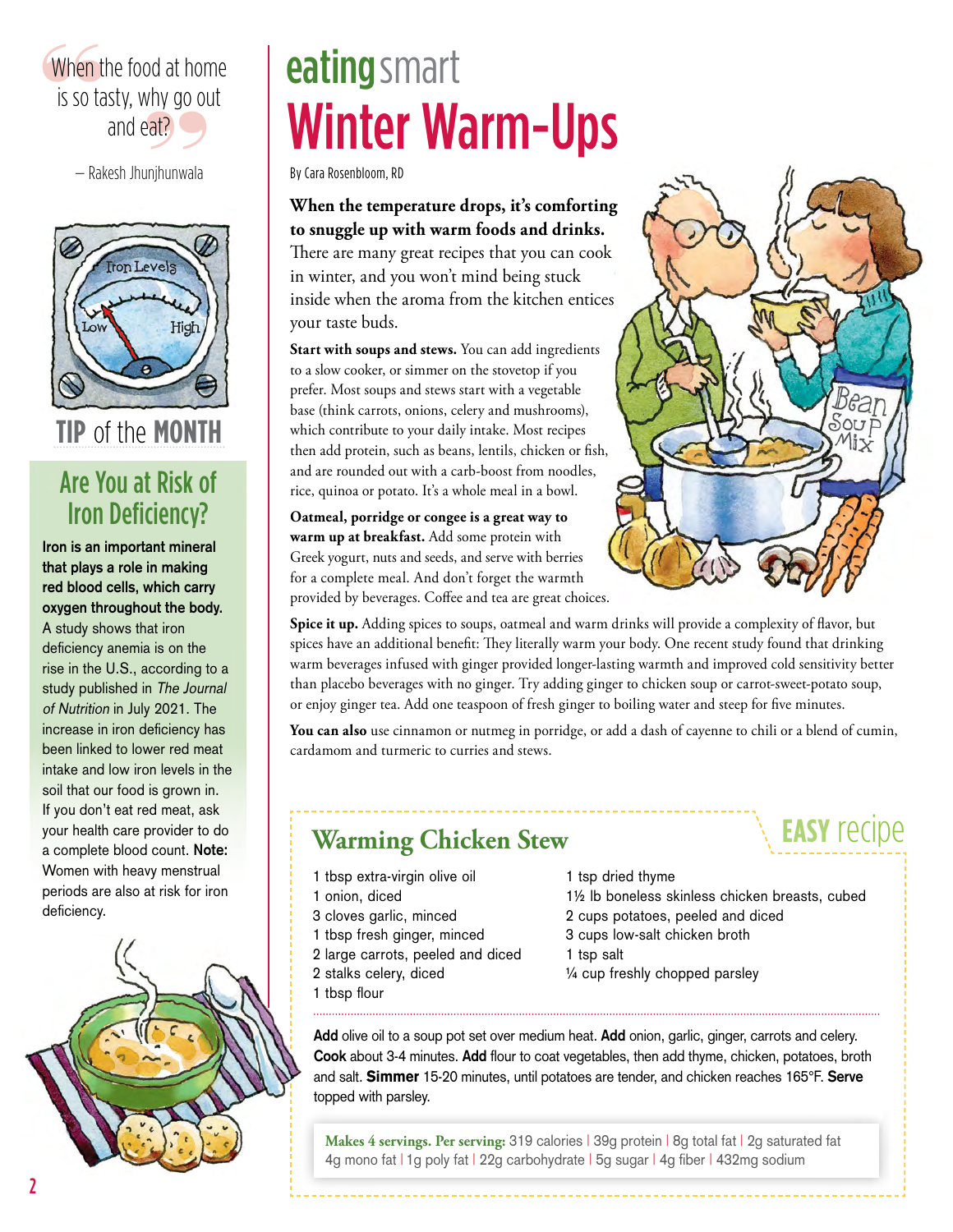you can go wrong.<br>
— Ella Fitzgerald Just do<br>do wha Just don't give up trying to do what you really want to do. Where there is love and inspiration, I don't think

— Ella Fitzgerald

**Warning: The apps millions use to manage their health may not keep information private.** The collecting of information from health apps used to check symptoms or manage a health condition is "a pervasive practice" and poses privacy risks to users who are unaware their information is being shared, according to researchers in a study published in the BMJ. To make it more difficult for advertisers and others to track you, University of Toronto researchers advise adjusting app permissions and using ad blockers on your devices.

## Burnout Busters work & life

By Eric Endlich, PhD

**Don't ignore job burnout; find ways to relieve it.** Burnout can impact your physical and emotional health, reduce your ability to do your best work and impact your personal life, too. That's why recognizing the signs and taking action to bust burnout before it busts you is important.



**Psychologist Christina Maslach, PhD,** created the Maslach Burnout Inventory (MBI), the first scientifically developed measure of burnout. Widely used by researchers, the MBI measures major signs of burnout: energy depletion, increased mental distancing from work or feeling cynical or negative about your job, and becoming less efficient.

**Despite so-called hacks for almost everything,** there's no quick fix for burnout. But these strategies can help you feel better over time:

- **• Evaluate your options.** Talk to your supervisor to find compromises or solutions for problems at work. Set goals for what must get done and what can wait.
- **• Get more physical activity.** Burnout can make you feel exhausted so you don't exercise. Break this vicious cycle by exercising, even if it's simply a daily walk.
- **• Prioritize self-care.** Try meditation and other relaxation techniques. Stick to a regular bedtime and healthy meals, too.
- **• Get professional help.** Although it's not a medical diagnosis, burnout is linked to a host of health risks, including depression, insomnia, irritability, increased risk of substance misuse, hypertension and heart disease. Talk to your health care provider or a mental health specialist if you need help.

# 6 Ways to Build Confidence in Children

**Confidence is essential for a child's social and emotional development.** When children feel good about themselves and who they are, they can feel positive about trying new things, learning new skills and building strong relationships.

**Key signs in young children** that suggest they may lack confidence and self-esteem include frequent mood swings, tantrums,

difficulty learning new skills or managing positive relationships.

- 1. **Start** by demonstrating your own self-confidence, even when you feel negative or stressed. Stay positive as much as possible when teaching your kids.
- 2. **Avoid** getting upset over mistakes. Let kids know that everyone makes mistakes and the important thing is to learn from them, not dwell on them.
- them resilience. **3** 3. **Encourage** kids to persevere and stay confident knowing that they don't need to succeed at everything all the time. This may teach



- 4. **Discuss** their personal interests. Success in hobbies and sports will boost their self-esteem and help them learn new skills.
- 5. **Invite** them to make choices. Learning to make simple choices while young will help prepare your child for the more difficult choices they'll face as they grow.
- 6. **Celebrate** their efforts. Show them you value the work they're doing, whether they're toddlers starting to talk or teenagers practicing a sport.

### **Depending on what may be impacting your child's self-esteem,**

continue to participate in their development and seek opportunities to build confidence and express their feelings, and seek additional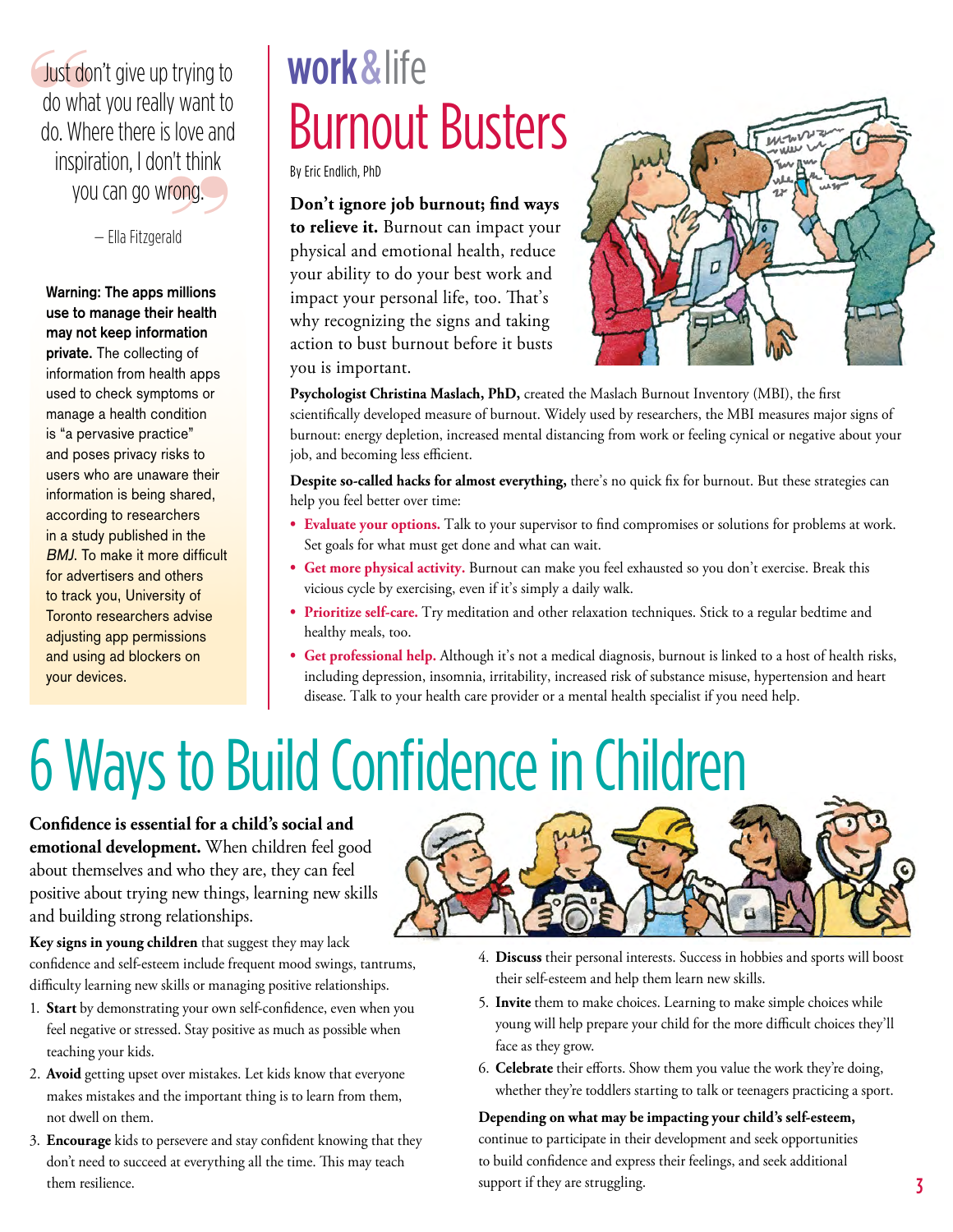reversible. Adopti Adopting a new healthier lifestyle can involve changing diet to include more fresh fruit and vegetables as well as increasing levels of exercise.

— Linford Christie

### **Don't forget to hydrate.**

Avoid running low on fluids in cold weather. Low humidity and heating in winter dries air, increasing dehydration risk. Staying hydrated helps your immune system fight infections and gets rid of wastes through urination, perspiration and bowel movements. The Mayo Clinic advises aiming for about 15½ cups of fluid (from water, juice, soup and foods containing water) for men and 11½ cups for women daily. Sweat-producing exercise, certain health conditions and pregnancy increase fluid needs even more.



## Q: What are the signs of a hoarding problem? body & mind

**Hoarding disorder, a relatively new diagnosis, affects about 2.5% of men and women in the** U.S. The three common characteristics of those who hoard are: A:

- Difficulty letting go of items.
- A compulsive tendency to buy or acquire possessions.
- Inability to keep things organized. (Collectors, in contrast, often keep their items carefully organized and display them proudly.)

**About half of those who hoard suffer from depression,**  and many report difficulties with memory and attention as well. They are reluctant to part with belongings in the belief that they could be important in the future.



**Hoarding often causes family tension and can become a public health risk,** such as when someone's home becomes so cluttered that it would be difficult for emergency responders to navigate. Fortunately, some types of talk therapy have shown promise in treating this condition.

— Eric Endlich, PhD

# Heart Attack Recovery

**Although experiencing a heart attack is frightening,** many people recover and live full lives after a heart attack. While it's not unusual to worry about another heart event occurring, talking openly with your health care provider about ways to help your heart attack recovery are important.

**After a heart attack,** your cardiologist will use imaging and other tests to see what heart damage may have occurred and how your heart is functioning. Then your health care team will create a treatment plan to help you recover from your heart attack and prevent experiencing another one.

**According to the American Heart Association,** these measures are key for heart attack recovery:

▼ **Take prescribed medications as directed.** Depending on your individual case, you may need treatment for high blood pressure and unhealthy blood cholesterol. Anticlotting drugs, such as aspirin, may be prescribed.

♥ **Commit to a healthy lifestyle.** Work with your health care provider to reach a healthy weight. If you smoke, create a quit plan with your provider. Following recommendations for a heart-healthy diet is important, too.

♥ **Participate in a cardiac rehabilitation program.** Many people are afraid to exercise after a heart attack, but physical activity, especially if started slowly, can help heart attack recovery and improve your mood, too. Talk to your provider about the program that's right for you.

♥ **Get support.** Talk to caring friends and family members about your heart concerns. Sharing with other heart attack survivors can help.

♥ **Follow up with your provider regularly.** Keep all appointments and don't hesitate to contact your provider's office with any concerns.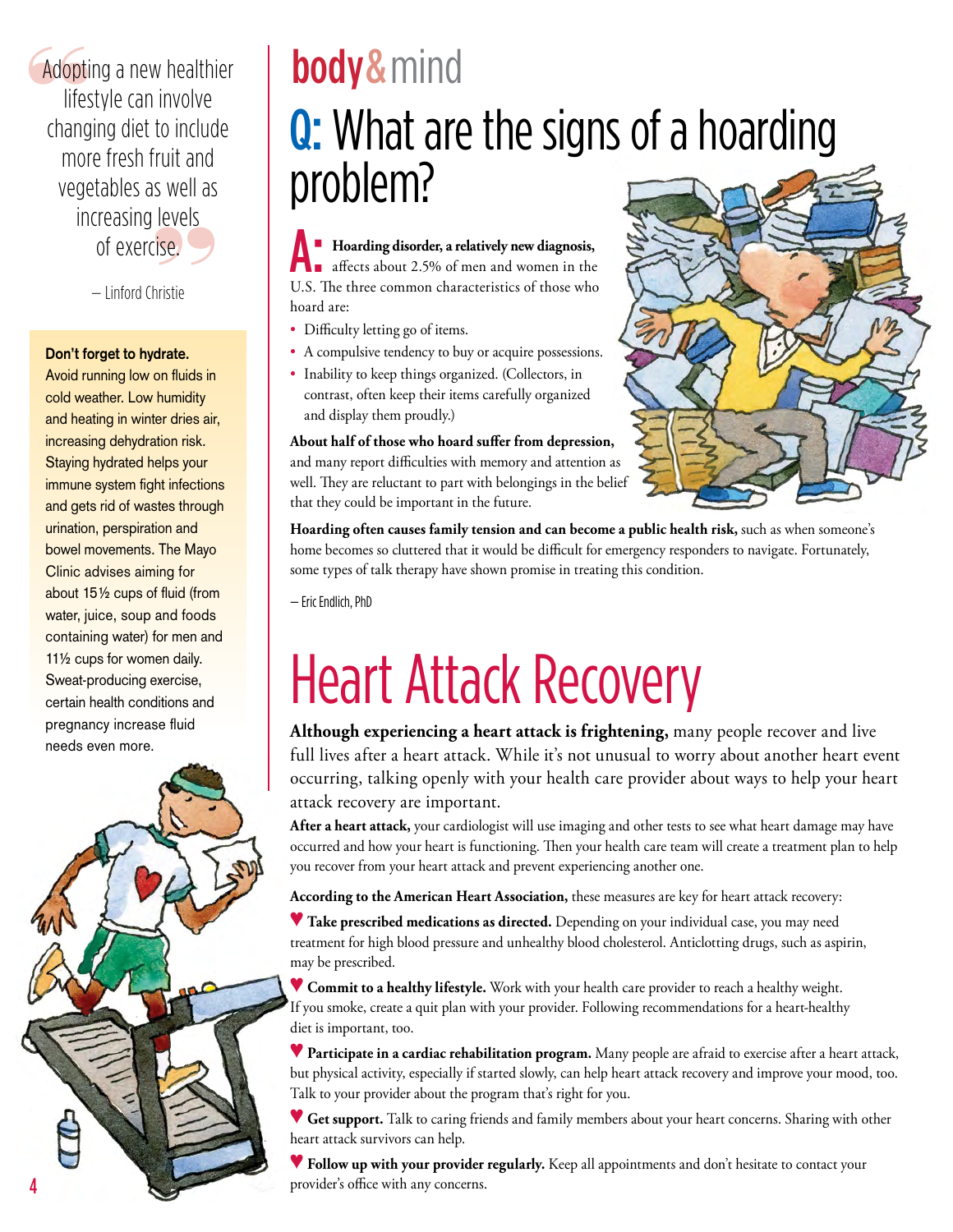### A life i on other lives.<br>
— Jackie Robinson A life is not important except in the impact it has

 $-$  Jackie Robinson



**Why are you extremely tired after exercising?** You could be overtraining — exercising so frequently and intensely your body doesn't have adequate time to recover. Fatigue is the main symptom, but injuries, aches, irritability, restless sleep and lowered sex drive can occur, too, according to the National Academy of Sports Medicine. Talk to your health care provider and, if there's no medical cause for your fatigue, try cutting back on your workout time or wait a day or two between workouts.



## Q: DTaP vs. Tdap? body & mind

**Both vaccines provide protection** against tetanus (T), diphtheria (D) and pertussis  $(aP)$ — also known as whooping cough. When the letter is capitalized, this means the vaccine contains a larger dose of the component to provide initial immunity to young children. A lowercase letter signifies the vaccine has a smaller dose needed to boost immunity in older children or adults.



**DTaP provides full doses** of protection against diphtheria, tetanus and pertussis for children younger than age seven years old. It's usually given as a series of three shots.

**Tdap is a booster shot** given to older children and adults. It's recommended for children ages 11 to 12 years old. Adults should get one dose of Tdap and then, every ten years, a dose of either Tdap or Td, according to the CDC. Tdap offers continued protection from tetanus, diphtheria and pertussis, while Td guards against tetanus and diphtheria.

— Elizabeth Smoots, MD

# Health Care Plan Basics

**One of the most valuable assets you will have in your lifetime is health care insurance.**

Understanding how your plan coverage works is vital to accessing your benefits, getting the right care and protecting your health.

**The first step to obtaining the proper care and benefits** available through your plan is to understand health insurance terminology. Following are some key definitions.

**In-network:** Refers to physicians, other care providers, and medical facilities that deliver patient services covered through your plan. In-network providers are generally the most cost-effective option.

**Waiting period:** Typically a period of 90 days after the start of employment before employees can enroll n their insurance plans.

**Open enrollment:** A window of time during which you can apply for health insurance or modify a plan to include your spouse and/or children.

**Pre-existing condition:** Any chronic disease, disability or other condition you have at the time you apply for health care coverage under your plan. In some cases, symptoms or ongoing treatments related to pre-existing conditions can increase your premium.

**Premium:** The amount you pay for health coverage each month.

**Deductible:** The amount you must pay out-of-pocket before your coverage starts. Typically, the lower your premium, the higher your deductible.

**Co-insurance:** The amount of money you owe to a medical provider once the deductible has been paid, usually a predetermined percentage of the total bill.

**Coordination of benefits:** A process applied by individuals who have two or more existing policies to ensure that their beneficiaries do not receive more than the combined maximum payout for the plans.

**Referral:** An official notice from a qualified physician to an insurer that recommends specialist treatment for a current policyholder.

**For more detailed information** about your coverage, contact your health care plan's customer service or use its members' portal.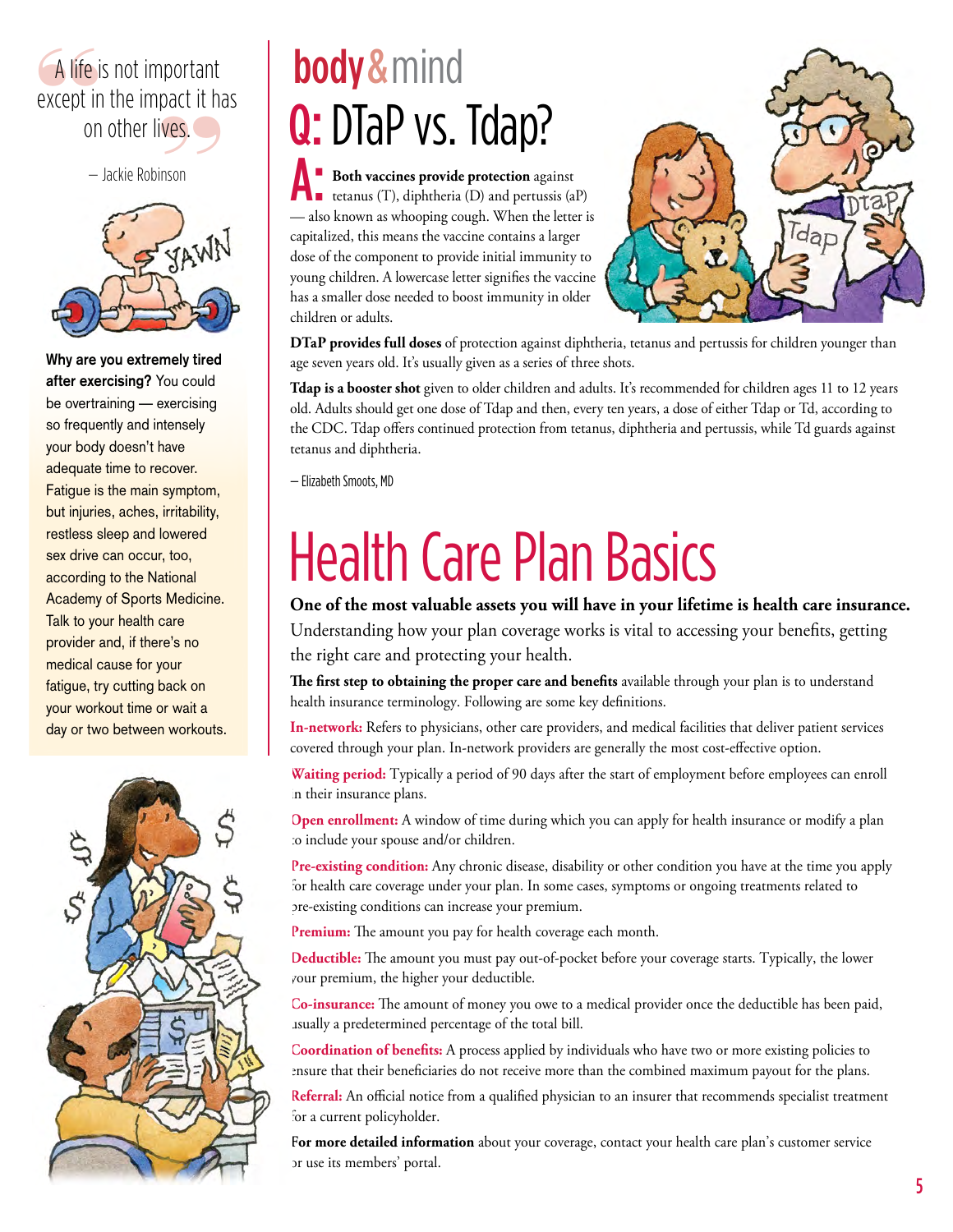### dollars& sense Should I Buy a New or Used Car?

By Jamie Lynn Byram, PhD, AFC

**Buying a car, whether new or just new to you, can be overwhelming.** Consider these factors before you decide.

#### **Benefits of buying new:**

1. Better financing - Car manufacturers and dealerships make the most money on new vehicles, so they offer rebates and other incentives to buyers. Financing companies also offer lower rates on loans for new cars.

**2. Better gas mileage —**  Newer cars usually have better technology and use less fuel. If you drive a lot or are environmentally conscious, buy a new car.

#### **3. Warranty coverage —**

New vehicles come with a manufacturer's warranty; you'll have less stress if your car needs expensive repairs or maintenance.

#### **Benefits of buying used:**

**1. Lower insurance costs —** 

A portion of insurance premiums is based on how much the insurance company will pay if you file a claim. Older vehicles cost less to replace; therefore, premiums are lower.

**2. Lower price —** Used vehicles cost less than new vehicles. Cars that are just a year or two old and have low mileage are true gems.

**3. Less initial depreciation —**  New cars depreciate by close to 20% in the first year. A used car depreciates more slowly.

**Whether you choose a new or used car,** shop for money before you shop for a vehicle. If you plan to buy with a loan, check your credit union or local bank to find the lowest rate. Getting a preapproved loan will give you added confidence in negotiating a good price.

## Keep These 5 Items Out of Your Car safety solutions

**Law enforcement and other crime experts say don't keep keys, key fobs, purses or wallets in your vehicles.** However, here are some additional items you **shouldn't** keep in your car or truck that may surprise you:

**1. Vehicle registration and proof of insurance:** Thieves can use your registration to gather personal information about you. Instead, keep a photo of your registration and insurance information on your cell phone or keep them in your purse and wallet. **Tip:** Photocopy both and black out the address if you want to keep them in your vehicle.



- **2. Garage door opener:** Why give thieves easy access to your home?
- **3. Driver's license, personal papers, passport, old bills or receipts with your name and address:**  Thieves can use your personal information to fraudulently obtain cash, credit, goods and services as well as apply for a mortgage or open a bank account in your name.
- **4. Vehicle title:** This needs to be kept in a secure place in your home or safety deposit box.
- **5. Owner's manual:** The owner's manual includes critical information that thieves can use to obtain a replacement key from a dealer's service department.

**Caution:** Don't use **Home** to label directions to your home on your vehicle's navigation system. Create a code name for your home address.

## Making Sense of Scents

**That lovely, scented shampoo you're using could be toxic.** That's right. The chemicals used to produce the scent can cause health problems in some people. The symptoms can range from mild to severe. Even products containing scents described as **natural** can affect some people.

**Scented products can emit many volatile organic compounds (VOCs),** according to an *Environmental Health Perspectives* report from the National Institute of Environmental Health Sciences. It found 133 unique VOCs among 25 products: 24 VOCs were classified as hazardous and only one was listed on any label.

#### **What can you do if you are sensitive to scents?**

**Read** labels and don't buy products when there is no information given other than the words **fragrance, perfume, parfum** or **essential oil blend. Note:** Some brands are providing more information on their labels but check this website to be sure your product is safe: **[ewg.org/skindeep](http://ewg.org/skindeep)**.



**Buy** and use unscented products. Caution: Even products branded as **fragrance-free** or **unscented** may still contain fragrance — check the ingredient label.

**Keep** your home, office and workspace wellventilated.

**Keep** soaps, detergents and other cleaners in sealed containers and store them in a closed cabinet.

**Ask** if your workplace has a scent-free policy especially if you are sensitive to fragrances.

**Stay aware** of others who may be sensitive to fragrances and scents. No person more than an arm's length away from you should be able to smell your fragrance.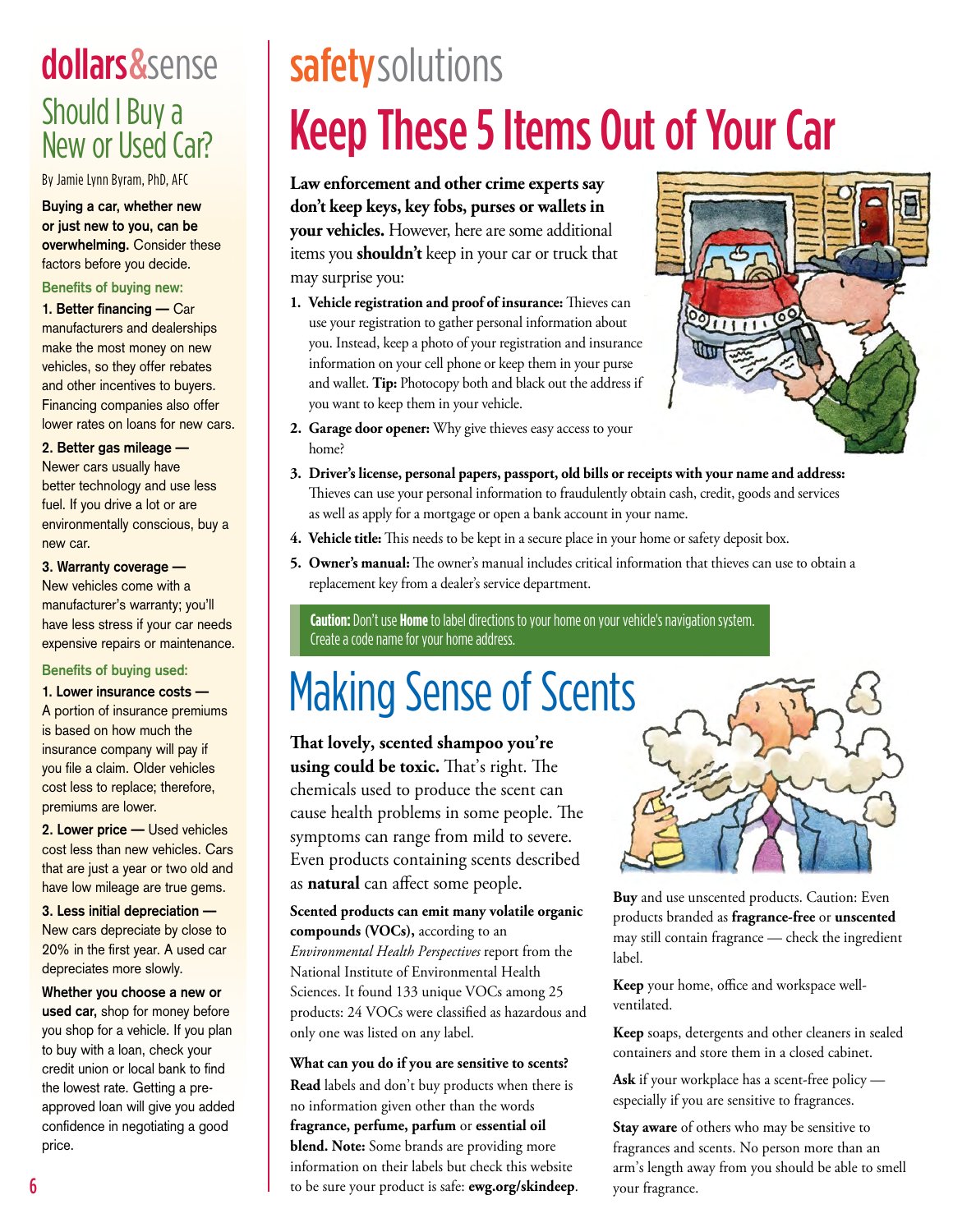# Product Claims in the Food Aisles **specialreport**

By Cara Rosenbloom, RD

**If a food label says a product** is "low in sodium" or includes a lengthier explanation, such as "a diet low in total fat may reduce the risk of some cancers," can you trust these claims to be true?

The FDA **does regulate** these claims, and they are only allowed to be used on food packages if the product meets strict criteria. So yes, these claims are true.

**But remember,** the claims alone cannot tell the whole story. For example, a package may claim that a food is "low in sodium," but that statement alone doesn't mean the product is nutritious or healthy. That same low-sodium product may also be high in sugar, saturated fat or preservatives, so it's important to read the ingredients list and Nutrition Facts panel in addition to looking for any claims.



### COMMON CLAIMS

The FDA regulates three types of claims commonly found on food products:

### Structure/function claims:  $\begin{pmatrix} 2 \end{pmatrix}$  Health claims:  $\begin{pmatrix} 3 \end{pmatrix}$  Nutrient content claims:

These claims tie nutrients to a specific purpose in the body, and usually relate to general well-being rather than to disease or health conditions. Examples include:

- Calcium builds strong bones.
- Fiber maintains bowel regularity.
- Antioxidants maintain cell integrity.
- DHA supports brain health. (Docosahexaenoic acid is essential for the growth and functional development of the brain in infants.)
- Probiotics support digestive health.
- Helps maintain a healthy cholesterol level.

These claims describe a relationship between a food and a reduced risk of a health condition. They are based on extensive reviews of nutritional science. Some examples you may see:

- On foods containing calcium: "Adequate calcium throughout life may reduce the risk of osteoporosis."
- On low-sodium foods: "Diets low in sodium may reduce the risk of high blood pressure, a disease associated with many factors."
- On foods containing folate: "Healthful diets with adequate folate may reduce a woman's risk of having a child with a brain or spinal cord birth defect."

These claims provide information about whether the food is low or high in a particular nutrient, such as fat, salt, fiber, vitamins or minerals. They can also compare the level of a nutrient in a food to that of another food, using terms such as **more, reduced** and **lite**. Examples include:

- High fiber.
- Good source of vitamin D.
- Low fat.
- Low sodium.

- Here's what some common nutrient content claims mean:
- **• Fat-free or sugar-free:** Less than 0.5 grams of fat or sugar.
- **• Good source of:** Food contains 10-19% of the Daily Value of the nutrient.
- **• High in:** Provides 20% or more of the Daily Value of a nutrient.
- **• High fiber:** 5 or more grams of fiber.
- **• Light:** ⅓ less calories or ½ the fat.
- **• Low calorie:** Less than 40 calories.
- **• Low fat:** 3 grams or less of fat.
- **• Low sodium:** Less than 140 milligrams of sodium.